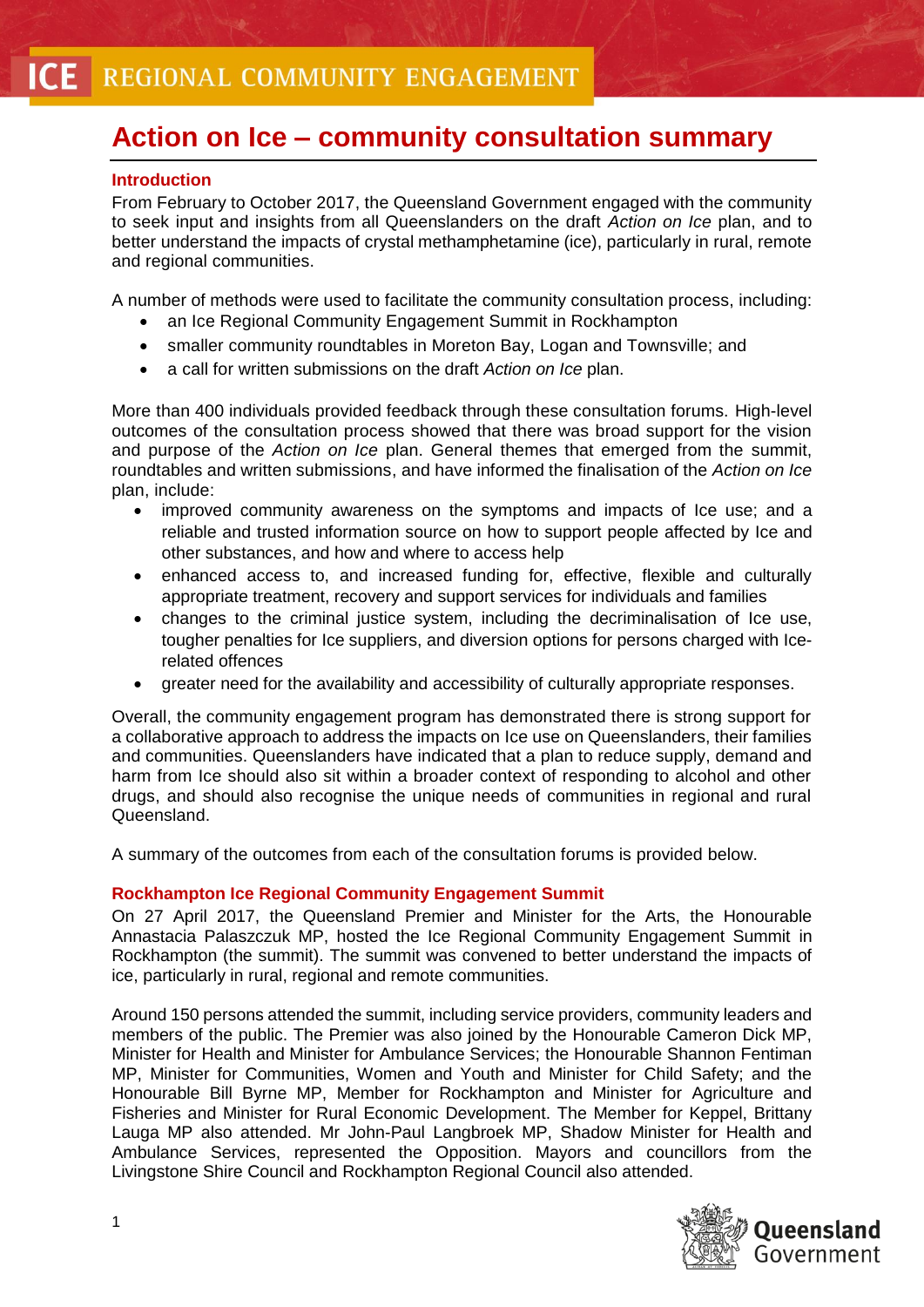The summit involved keynote speeches from workers on the frontline; a panel discussion and question and answer session; concurrent workshop sessions; and a smaller evening session exclusively for local community members with a lived experience of substance use including Ice.

During the sessions, emphasis was placed on identifying what is currently working to address Ice use, what could be improved, what gaps are evident, and how the Queensland Government can better support local community-led initiatives to respond to the issue.

General themes that emerged from the summit included a need for:

- better information about how and where to access help
- information and education, including culturally appropriate, about Ice and its impacts
- better information sharing between agencies
- ensuring clients are directed to the appropriate service and/or program
- flexible and accessible service responses, particularly in regional areas
- family inclusive practices across services sectors
- enhanced access to culturally appropriate community support services
- decriminalisation of Ice use.

An Outcomes Report on the summit was subsequently prepared and released on the Ice Regional Community Engagement website via [http://qld.gov.au/actiononice.](http://qld.gov.au/actiononice)

#### **Ice roundtables**

On 17 May 2017, the Queensland Premier and Minister for the Arts, the Honourable Annastacia Palaszczuk MP, hosted the Townsville Ice Roundtable (the Townsville roundtable). Local representatives discussed how to best implement current Ice initiatives in Townsville, as well as identify any additional initiatives required to ensure an effective response to combat Ice.

The Townsville roundtable was followed by the Moreton Bay Ice Summit, held on 14 July 2017 and co-hosted by the Honourable Yvette D'Ath MP, Attorney-General and Minister for Justice and Minster for Training and Skills and the Honourable Mark Ryan MP, Minister for Police, Fire and Emergency Services and Minister for Corrective Services. The Moreton Bay summit had a particular focus on youth justice, and understanding the impacts of Ice on young people and their families in the region.

The Logan Ice Roundtable was held on 6 October 2017 and hosted by the Honourable Shannon Fentiman MP, Minister for Communities, Women and Youth and Minister for Child Safety, and supported by the Honourable Cameron Dick MP, Minister for Health and Minister for Ambulance Services. This forum explored the relationship between problematic Ice use and child protection in the Logan region.

Like the Rockhampton summit, the Townsville, Moreton Bay and Logan roundtables were designed to gain a better understanding of the impact of crystal methamphetamine (ice) in the region, and identify issues and solutions to improve Government responses. A number of solutions were suggested consistently across each of the consultation forums:

- increased access to treatment services, particularly withdrawal management and rehabilitation, with a focus on flexible and culturally appropriate services and services for families
- information and awareness through education programs in schools; and campaigns to increase awareness of support services
- expansion of cautioning, diversion and referral options for Ice users